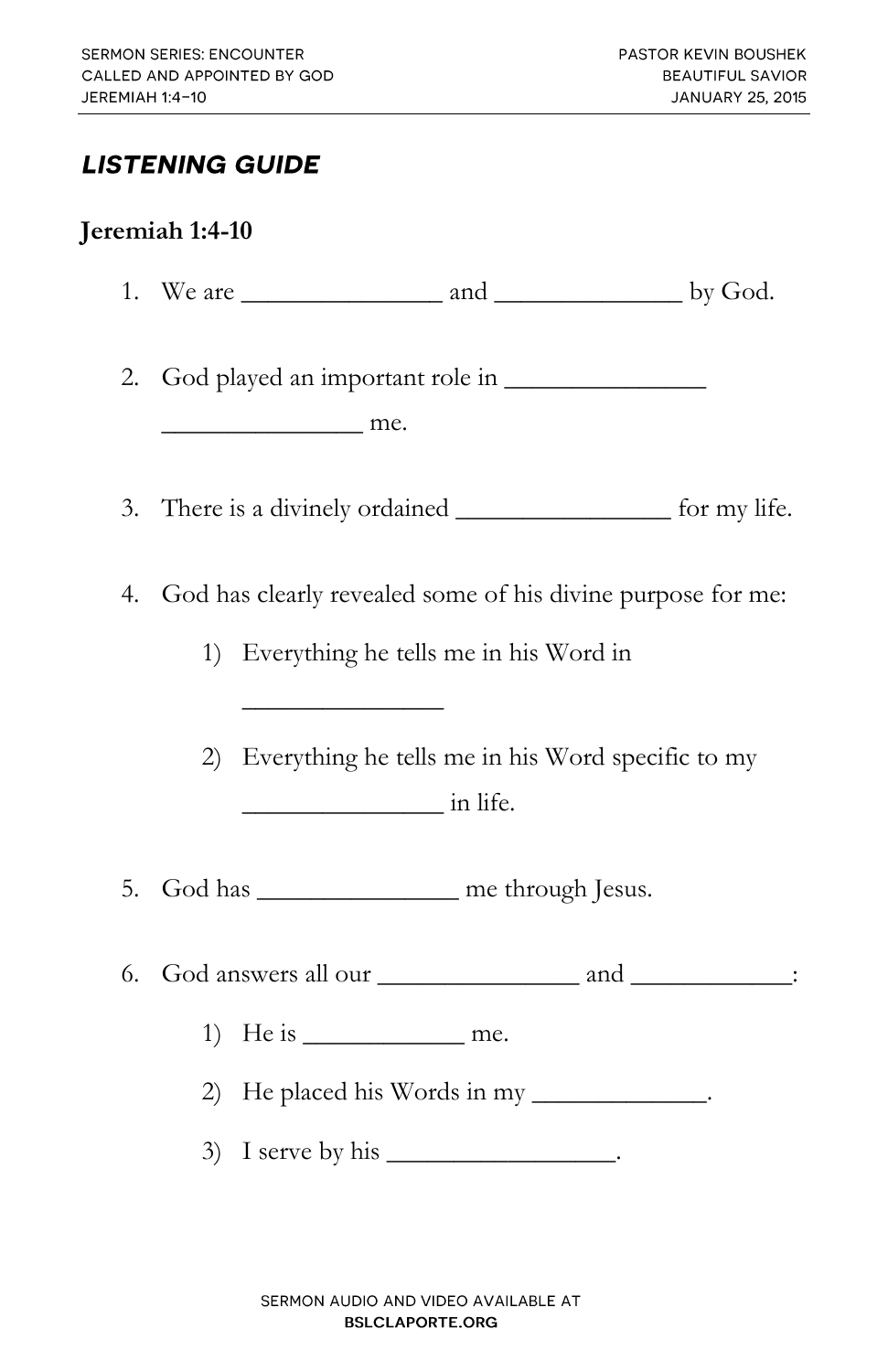# **LIFE**GROUPS

**DISCUSSION GUIDE** 

COMPLETE THESE OUESTIONS IN PREPARATION FOR YOUR LIFE GROUP. BRING THIS SHEET AND A BIBLE WITH YOU TO YOUR LIFE GROUP.

### **WARM UP**

**What one job from your past did you absolutely hate or absolutely love? Let us know why.**

### **OUICK REVIEW**

**Is there any one thing from last weekend's sermon that you hope we talk about as a group?** 

# **INTO GOD'S WORD**

In last weekend's message, pastor highlighted God's Words to Jeremiah: "*Before I formed you in the womb I knew you, before you were born I set you apart…"* We said this showed how God personally created each one of us and gave each of us a divinely ordained purpose.

#### **How does this verse influence our understanding of when human life begins?**

**What might you tell someone who had a different viewpoint?**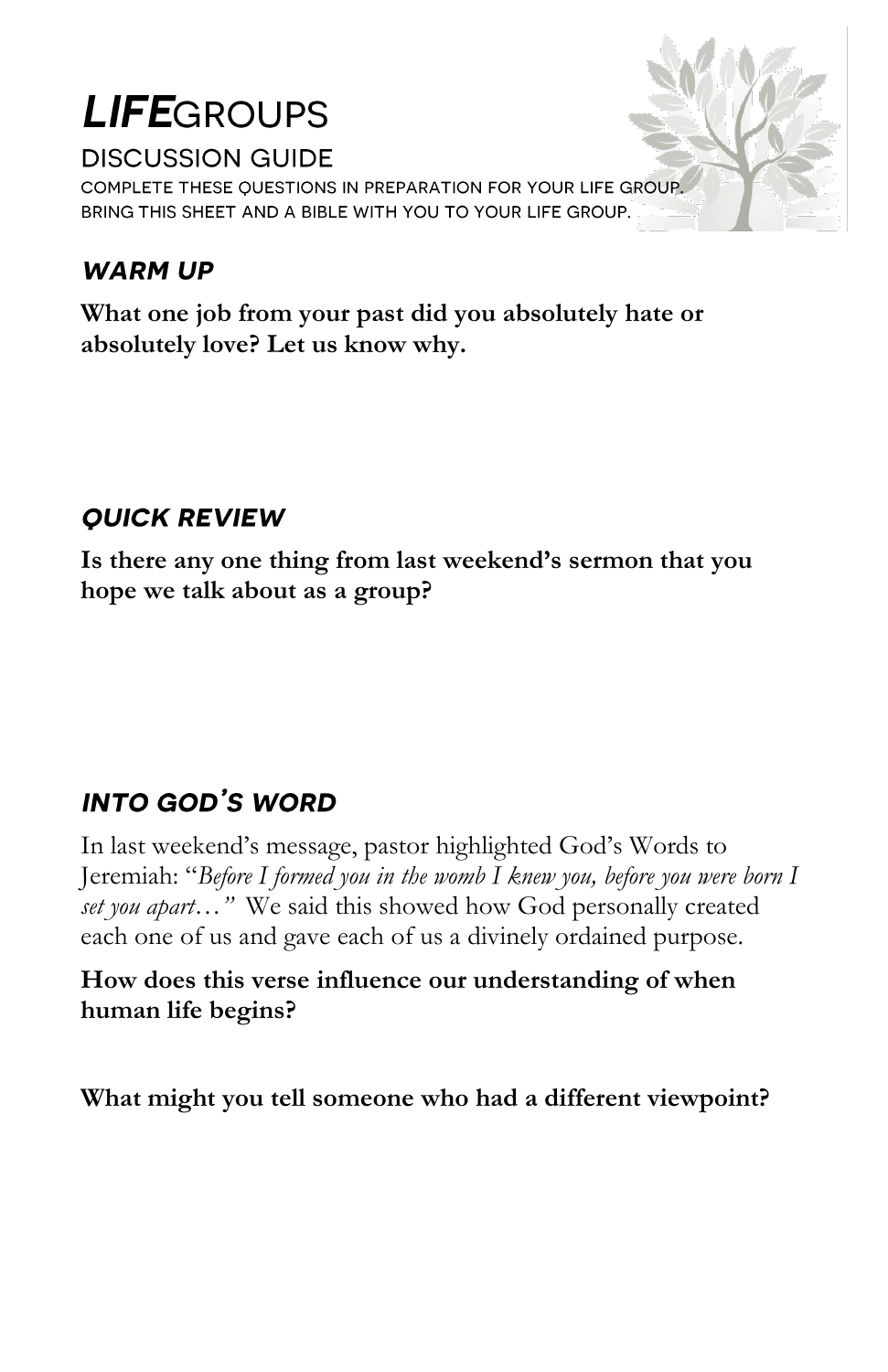**Are babies who are born with abnormalities, "defects", or disease, still personal creations of God? How would you explain that?** 

When God called Jeremiah, Jeremiah offered an excuse that stemmed from fear. God answered both Jeremiah's excuse and his fear. Sometimes, we also might give excuses when confronted with God's call and appointment for us.

Read **Romans 12:3-8**.

**How does Romans 12:3-8 help us consider the roles and responsibilities to which God has called and appointed us?**

**Can our questions and concerns about our abilities be legitimate self-evaluations or are they always excuses?** 

**How do you know the difference?**